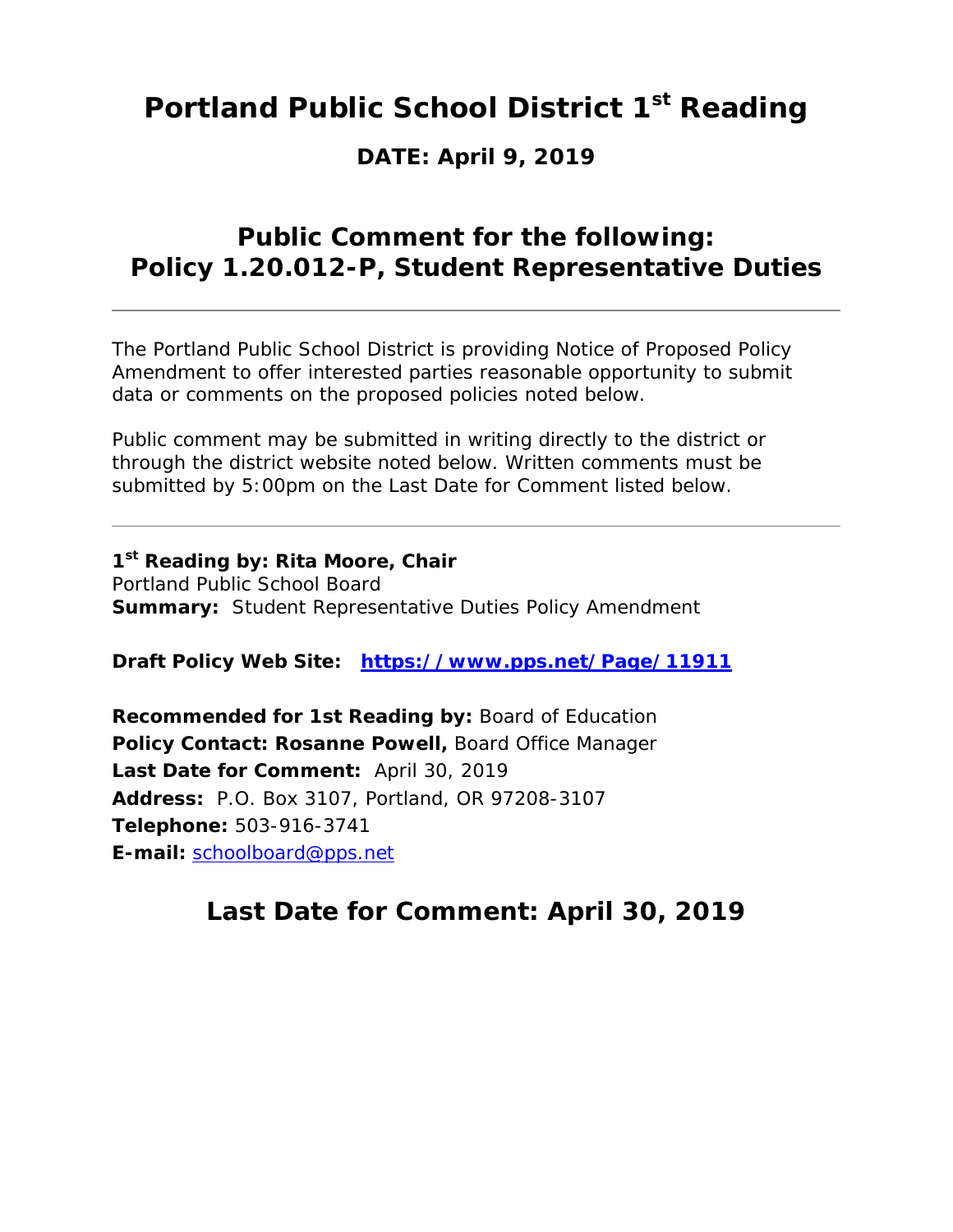

Board Meeting/Work Session Date: April 9, 2019

Senior Lead: Jonathan Garcia, Chief Engagement Officer

### **SUBJECT:**

Student Representative and District Student Council Policy, Policy 1.20.012

### **BACKGROUND** L.

Portland Public Schools' Board of Education and Senior Leadership team is committed to strengthening the voice of students in decision-making processes impacting their school and educational experience. As such, the Board of Education, under the leadership of Director Brim-Edwards and student representative Nick Paesler, have been working to bring policy guidance and clarity to the role of the Student Representative and the District's Student Advisory Council. Over the last few months, these Directors, alongside PPS staff, have worked to strengthen the policy so that students from across all of our comprehensive high schools and alternative programs have a seat on the Advisory Council, which will serve as key advisors to the Student Representative on the Board of Education.

Moreover, as stated in the revised policy, the Superintendent has tasked the Chief Engagement Officer with identifying a key staff member who will provide direct support to the Council and Student Representative with tools and resources to represent and present the interest of the students of PPS to the administrative and policy making bodies of PPS.

### II. RELATED POLICIES/BEST PRACTICES

Urban School Districts—along with many smaller school communities—typically have a student representative on the Board of Education. This is an important aspect of the decision making process for these type of bodies as their decision-making has a direct impact on the experiences of students. In addition, many of these Districts have Student Advisory Councils that serve to represent the interest of the students. It is important that for the Board of Education and the senior administration to have a equitable and diverse representative voice on any type of decision making, that we ensure all high schools in our community are represented by student perspectives. It will be the practice of the staff to galvanize the collective power of students—both on the DSC and the general student body—with having the tools, information and access to help shape decisions that impact their student experience.

### **III. FISCAL IMPACT**

As state in the Policy, the Superintendent will designate staff, in this case, the Office of Strategic Partnerships and Engagement, to budget "sufficient funds" to carry out the operations and events of the DSC. This includes but is not limited to at least one PPS Student Summit per school year. This will also include student professional development funds, operational expenses to conduct student gatherings (meetings, focus groups, etc.) and any other materials needed to be an effective advisory council for the student representative. Superintendent and the Board of Education.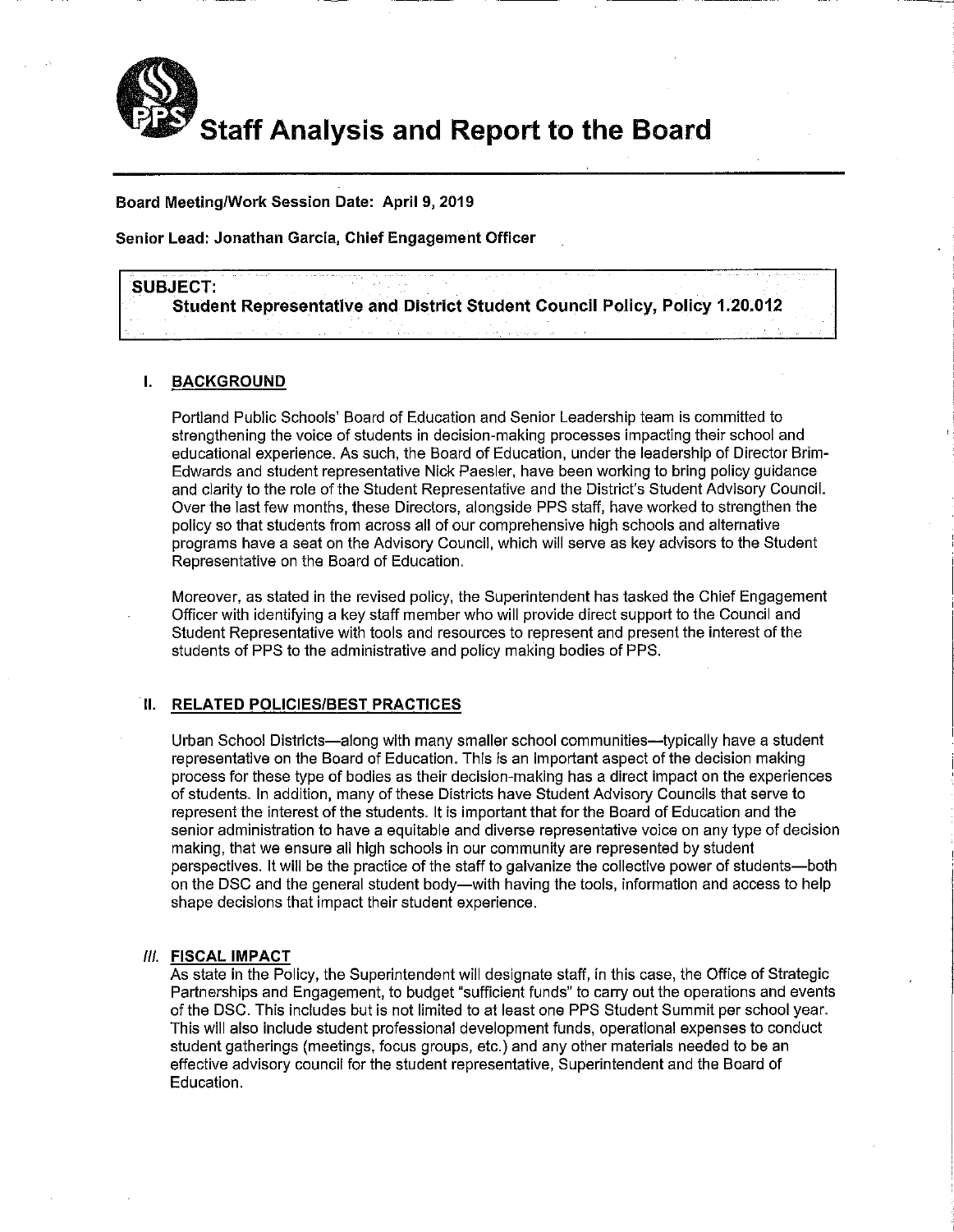### **IV. COMMUNITY ENGAGEMENT**

The Policy and Governance Committee of the Board of Education partnered with Nick Paesler, PPS Student Representative, student representatives and the District's Advisory Council to design and update the Board Policy.

### V. TIMELINE FOR IMPLEMENTATION/EVALUATION

During the Summer of 2019, the Chief Engagement Officer will identify a manager-level staff member to be the direct support and liaison to the District's Advisory Council. The first task, per policy, will be to develop a comprehensive Bylaws, a governing document that helps shape the role of the DSC for the upcoming school year. This will, of course, be in partnership with the DSC and the Student Representative.

### VI. STAFF RECOMMENDATION

The staff fully recommends the support and approval of this policy. It will bring more clarity on the way in which the District's Student Advisory Council and its Student Representative operate in support of student voice in decision-making bodies.

VII. I have reviewed this staff report and concur with the recommendation to the Board.

**Guadalupe Guerrero** Superintendent **Portland Public Schools** 

 $\frac{q}{\text{Date}}$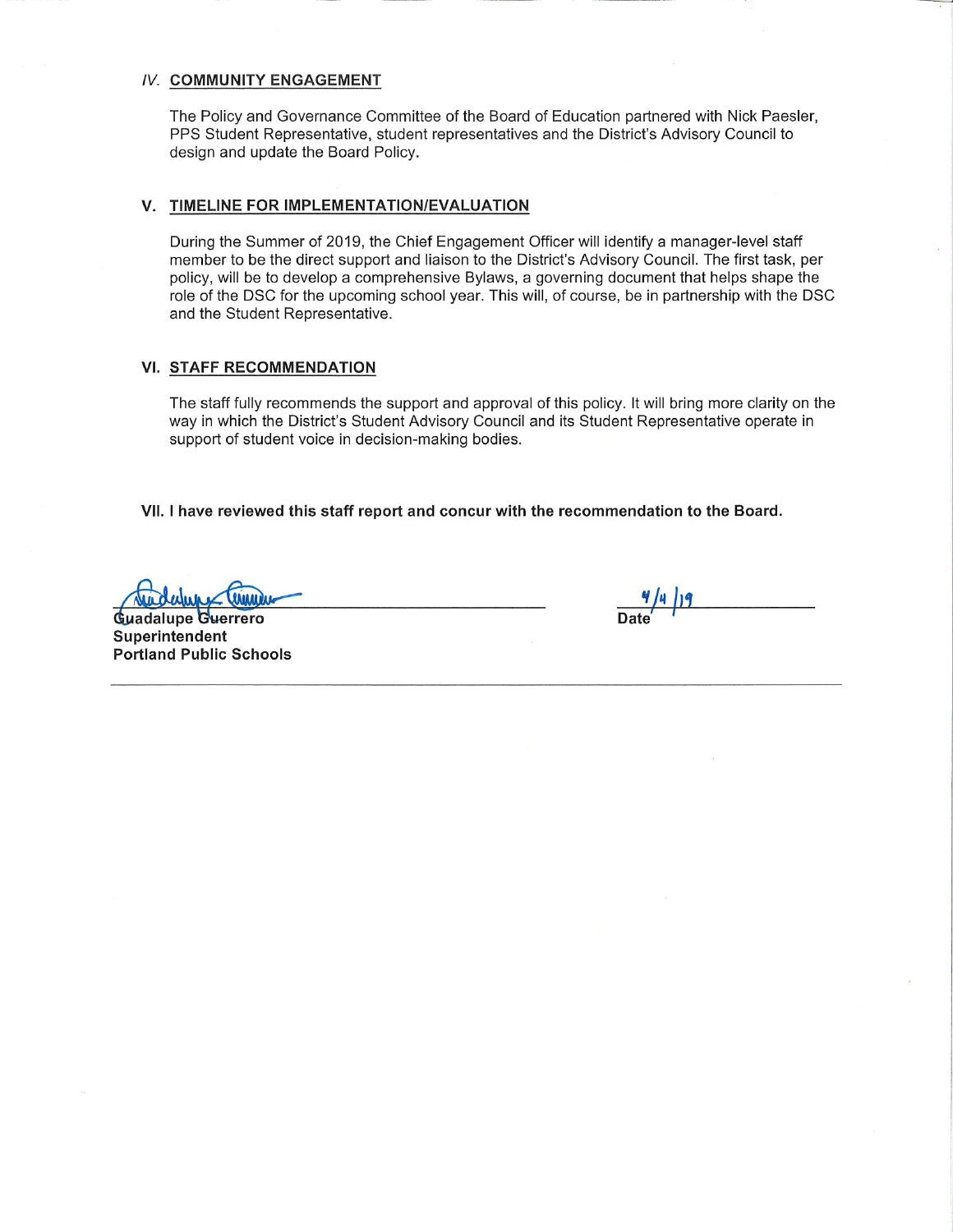### RESOLUTION No. XXXX

### Amend the Student Representative Duties Policy.

## RECITAL

- A. WHEREAS in 1971, the PPS Board adopted The Student Representative Duties policy and then amended it in 1980, and again in 2002;
- B. WHEREAS the Board of Education determined that the responsibilities of both the student representative and the student led District Student Council needed to be updated to better reflect current practices and expectations
- C. WHEREAS the current Student Representative to the Board convened a work group of fellow students to review and provide input on recommended changes to the current policy;
- D. WHEREAS, students worked collaboratively with the Policy and Government Committee to amend the current policy to reflect necessary structural changes and to add a financial component to the policy.

## **RESOLUTION**

## THEREFORE BE IT RESOLVED:

- 1. Policy 1.20.012-P is amended to provide updated guidance and support for the responsibilities assumed by the student representative to the Board as well to direct the District Student Council to establish rules of governance consistent with its purpose and operational expectations.
- 2. Policy 1.20.012-P shall be renamed the Student Representative and District Student Council Policy.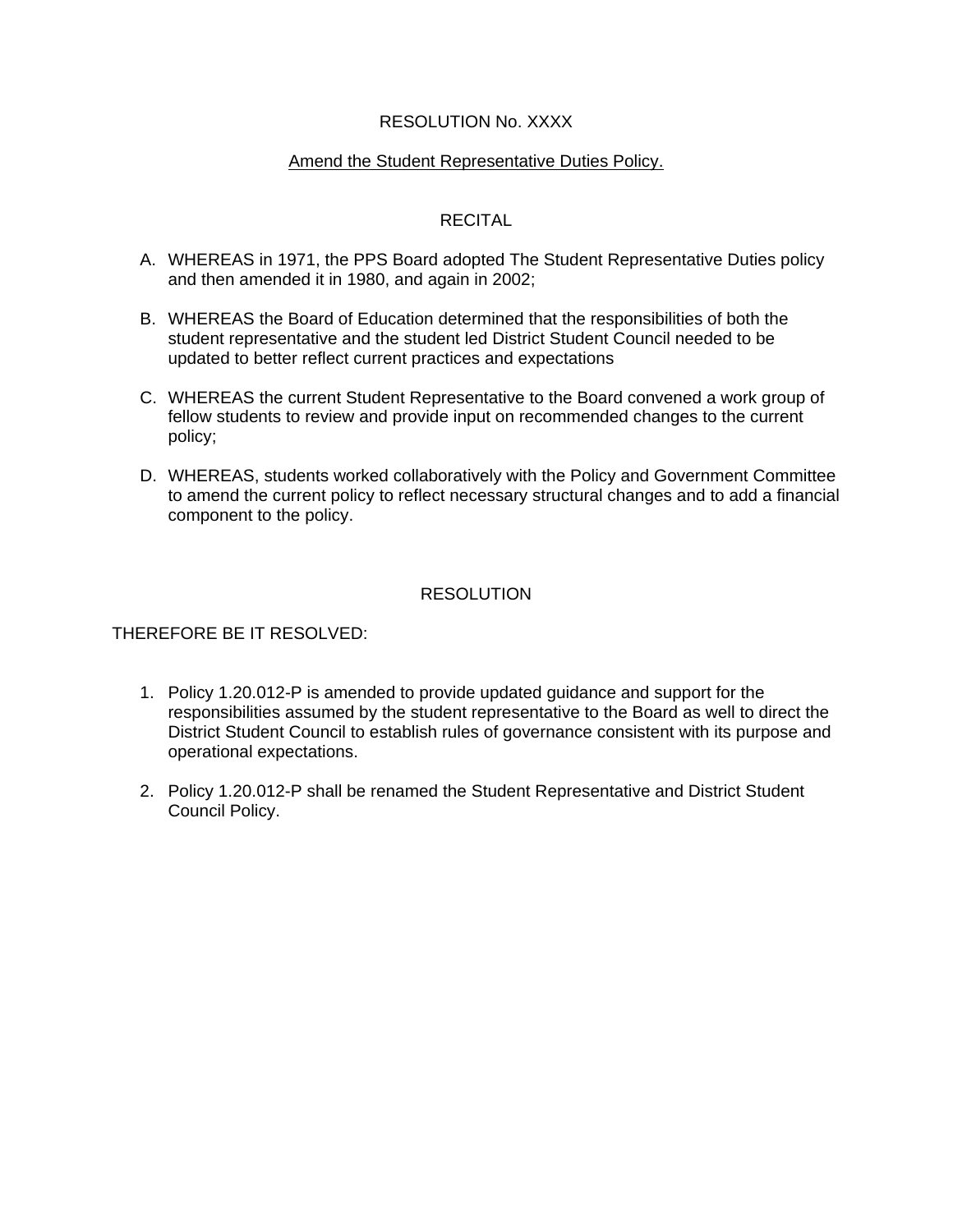

## **Student Representative Duties**

## The student representative**Student Representative and District Student Council Policy, Policy #####**

The Student Representative to the Board of Education has a variety of important roles and responsibilities, including representing the views of students on matters of concern to students; as time allows, participating in other events attended by Board members; encouraging the involvement of students in educational affairs; and being an articulate voice to the public on matters of concern to students.

The sStudent Rrepresentative canwill learn about and contribute to the Board's work and District's practices by attending public meetings and, work sessions, and events of the Board and receiving non-confidential materials provided to Board members.

## (1). **District Student** Advisory **Council**. **(DSC).**

The sStudent *FRepresentative shall have an advisory committeecouncil* composed of one representative two representatives from each comprehensive district high school-, as well as Alliance at Benson, Alliance at Meek, Pioneer, and Metropolitan Learning Center ("District High Schools"). This committee Council shall be invitedencouraged to attend all public Board meetings and work sessions, and shall assist the Student Representative in their respective schools. The Student Representative shall present opportunities to members of the DSC to advise Board and district committees and task forces on issues of interest to the DSC and students.

The DSC shall adopt and maintain bylaws that are consistent with the DSC purpose and operational expectations set out in this policy.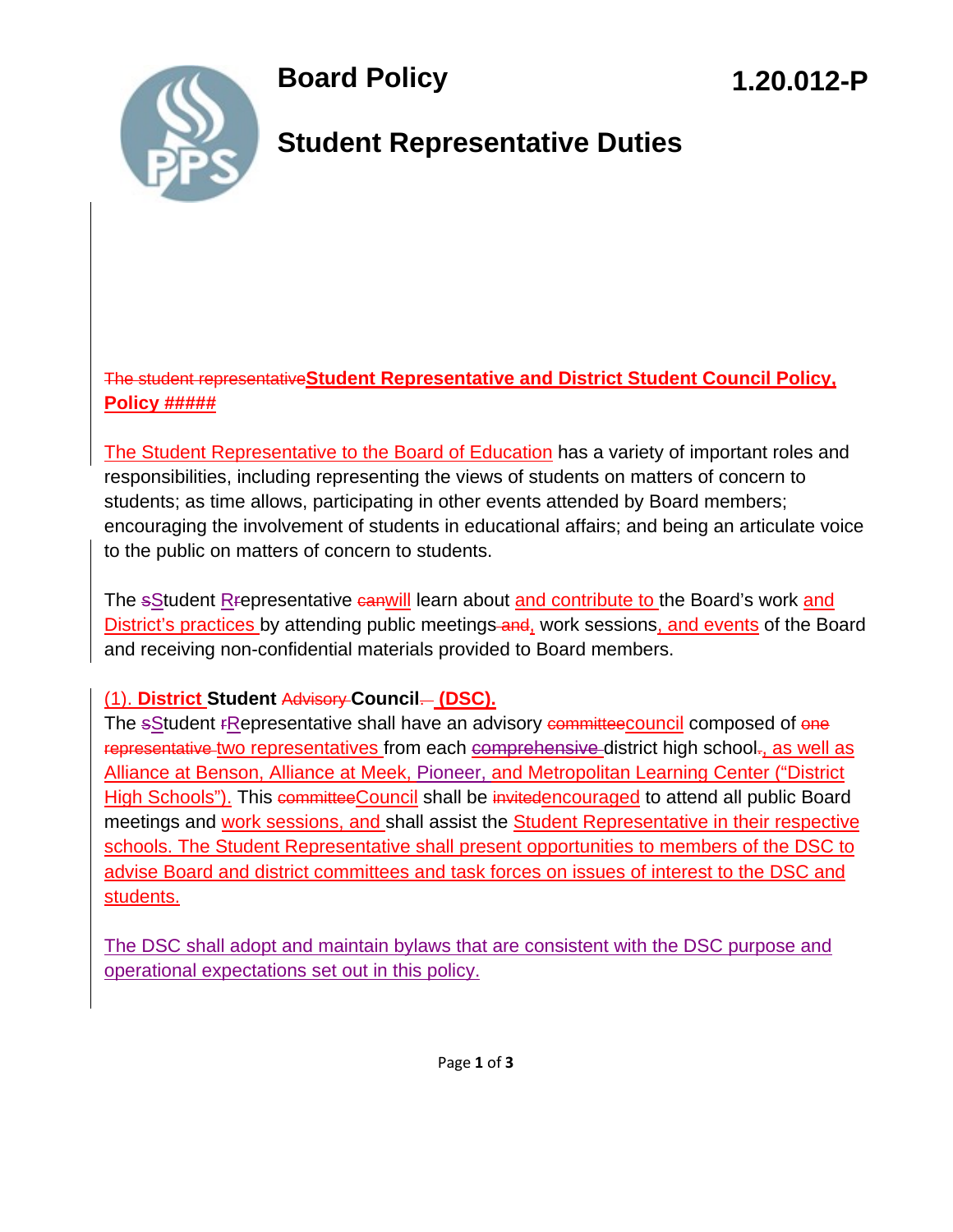

# **Student Representative Duties**

The DSC shall receive sufficient funds from the Superintendent's office to carry out operations and events, and that will be set by the Superintendent and Board in the regular district budgetary process.

The DSC shall hold at least one PPS Student Summit per school year to promote student voice, foster connections, and promote the work of the council.

The Superintendent shall appoint an individual to serve as the lead liaison with the DSC and the Student Representative. The Superintendent's designee shall assist the DSC and the Student Representative on school district policies, practices, and business; maintaining school representation on the CouncilDSC; meeting planning; and school and district-wide communication from the DSC.

(1) Each representative elected to the DSC shall receive 1 elective credit for holding a position on the council for a year. To meet the requirements for elective credit, each representative. must attend 90% of the meetings throughout the year, maintain regular communication between the DSC and the ASBP or school governing body, and participate in the yearly DSC summit.

The Superintendent's designee shall assist the DSC in connecting with the PPS Superintendent, Board Members, district staff and the Board office for support and information.

(2) (2) **Student Representative Election.** The student representativeStudent Representative, as the representative of all the district's students, shall be elected by the student body of the district in the following manner: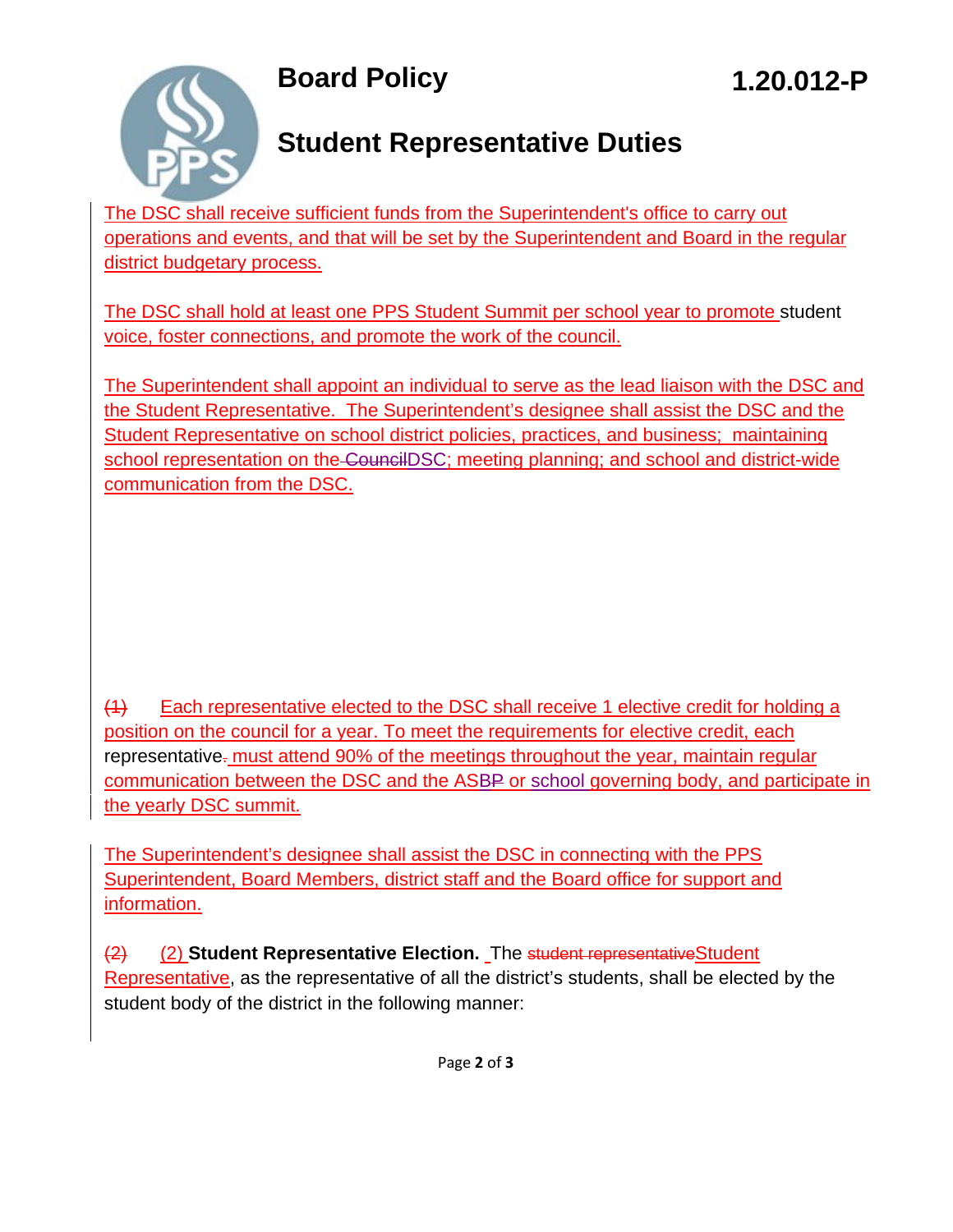

# **Student Representative Duties**

(a)<sub>a.</sub> It shall be the responsibility of each district high school District High Cchool student government to provide for the election of a district representative that will also be a position on each high school's Associated Student Body (ASB) or equivalent governing body. The school Student Body President shall serve as the alternate district representative from thateach school to the Student Representative Advisory Committee.DSC. In the event that the District High School student government fails to promptly conduct such an election, the school administration and leadership advisor(s) shall ensure that the schoolDistrct High School student body has representation on the Superintendent's Student Advisory Council (SuperSAC) and a representative to the Student Representative Advisory Committee. DSC. Any such student chosen by the administration shallis not eligible to -be a candidate for student representative, unless such Student Representative. The Student Representative position shall be a student shall have been elected by the student body. in the last year of high school.

The Superintendent's District Student Advisory Council, a council of students from across the district, shall then be convened to elect the student representativeStudent Representative to the Board from the high school representatives. It shall be ensured that Each high school representative and the Superintendent's designee to the Council shall make every effort to -promote and support equitable representation of the district's entire-high school student body is appropriately and equitably represented throughout this process and in voting and representation for the final vote.sStudent FRepresentative.

 $\overline{(b)}$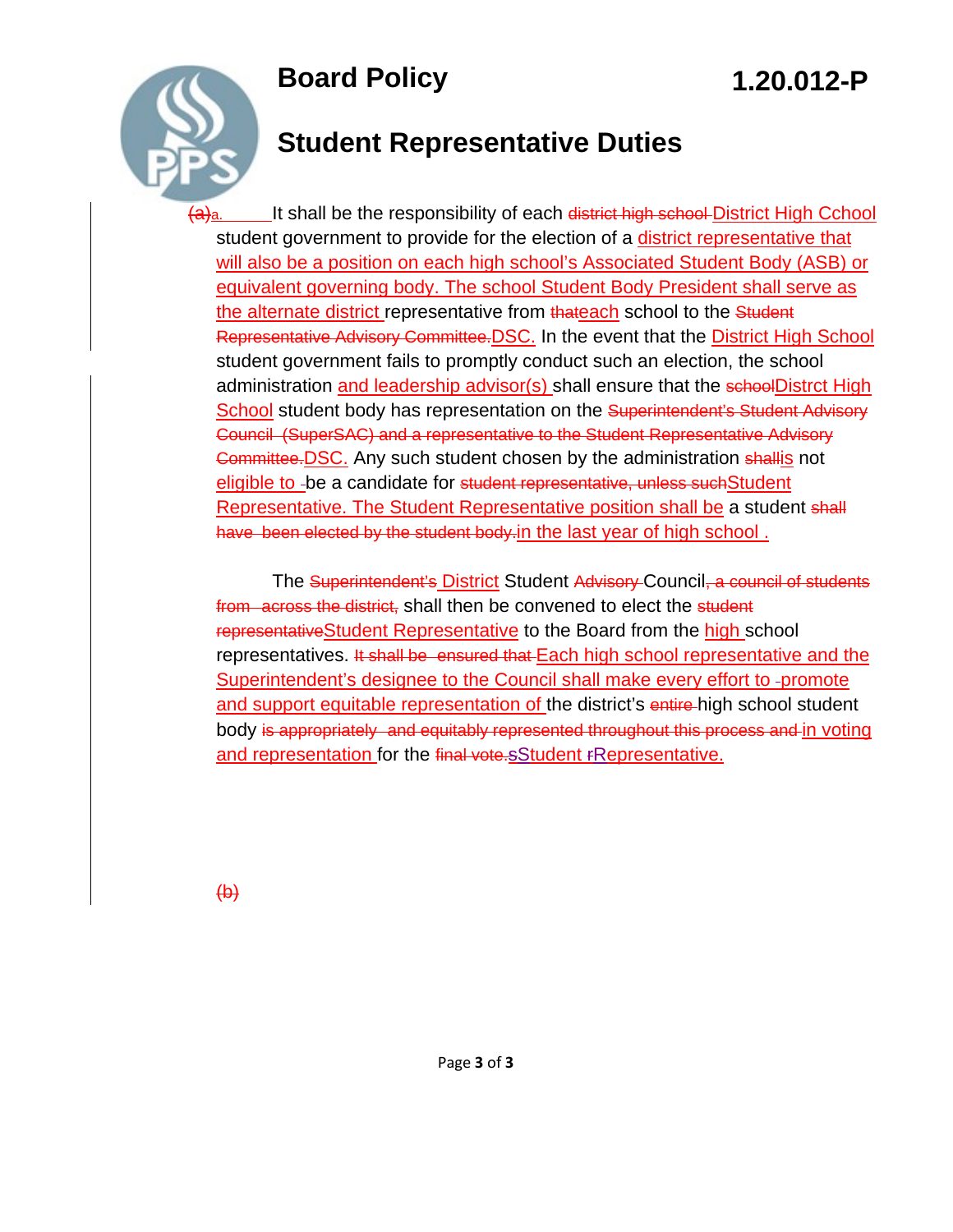

## **Student Representative Duties**

- $\left(\frac{c}{b}\right)$ . The power to elect the sStudent *FRepresentative shall be solely vested* in the Superintendent's District Student Advisory Council; a plurality of votes cast is required to declare a Sstudent *FRepresentative-elect*. The **councilDSC** shall also have the sole-authority to remove the student representative Student Representative from office. Two-thirds (2/3) majority vote of members of the **DSC** shall be required for impeachment and removal.
- (d)c. The election of a student representativeStudent Representative-elect shall occur at least four (4)three months prior to the planned departure of the incumbent. This is in order to facilitate the transition of office and provide for continuous, effective student representation.June 30.
- $\Theta$ d. Notwithstanding section (2)(d) of this policy, the councilDSC shall expediently fill any vacancy with a temporary appointment to complete the remainder of the term. Such may This will be done by designating an alternate at the timeStudent Body President of such school where the designation of the student representative-electvacancy exists.
- (f) The representatives from each high school to the Board shall serve as the advisory committee to the student representative, provided for under section (1) of this policy.
	- Page **4** of **3**  $\Theta$ <sub>e.</sub> In the event that the Superintendent's Student Advisory CouncilDSC is unable to fulfill its obligations under this policy, either due to its termination or for any other reason, the council'sDSC's duties shall be executed by an assembly of representatives of the students of the various schools of the districtDistrict High Schools. Such an assembly shall be democratic and shall be composed in a manner, which ensures the adequate and equitable representation of the entire district high school student body. However, it shall be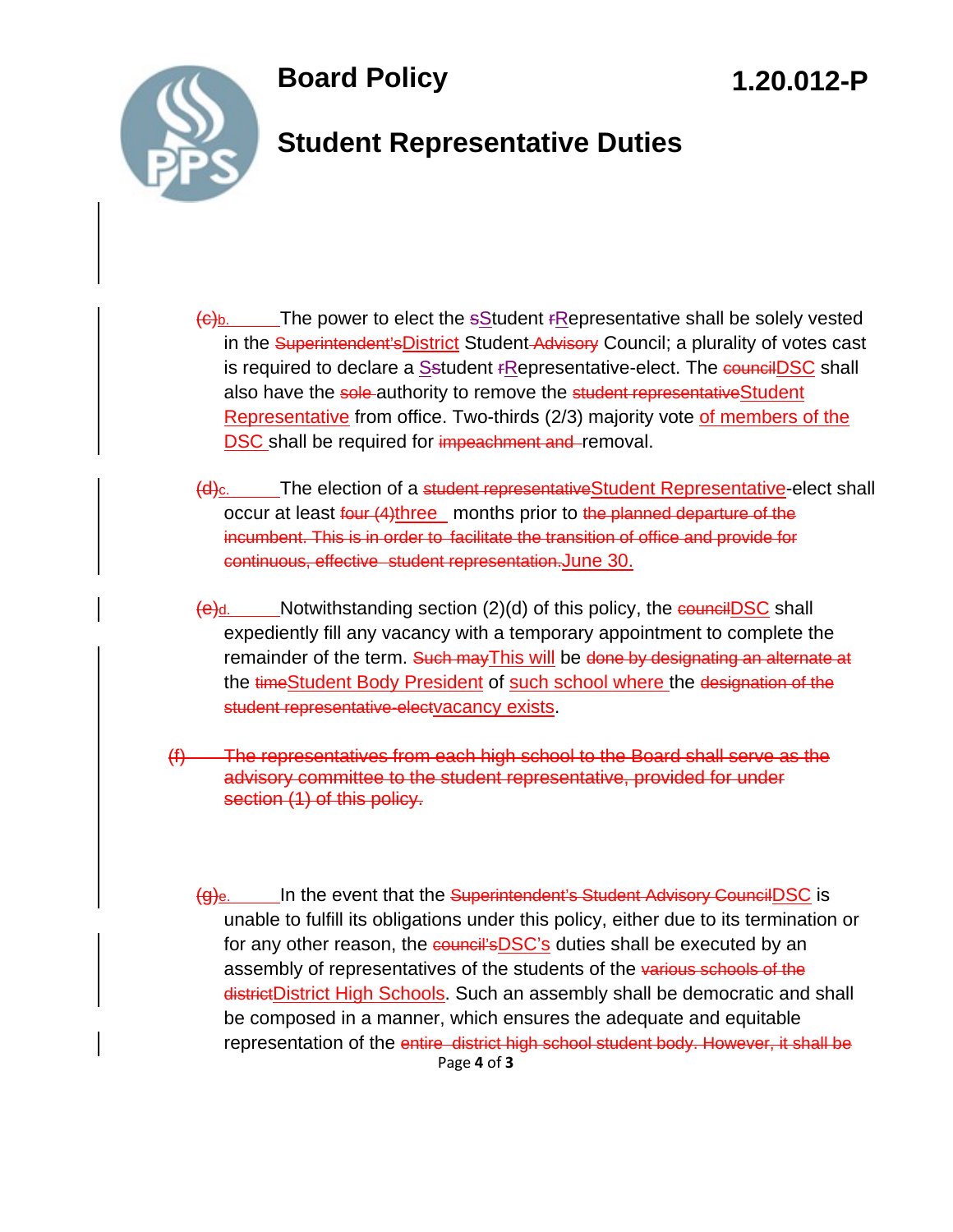



# **Student Representative Duties**

the responsibility of the superintendent to convene a regularly meeting Student Advisory Council. District High School student body.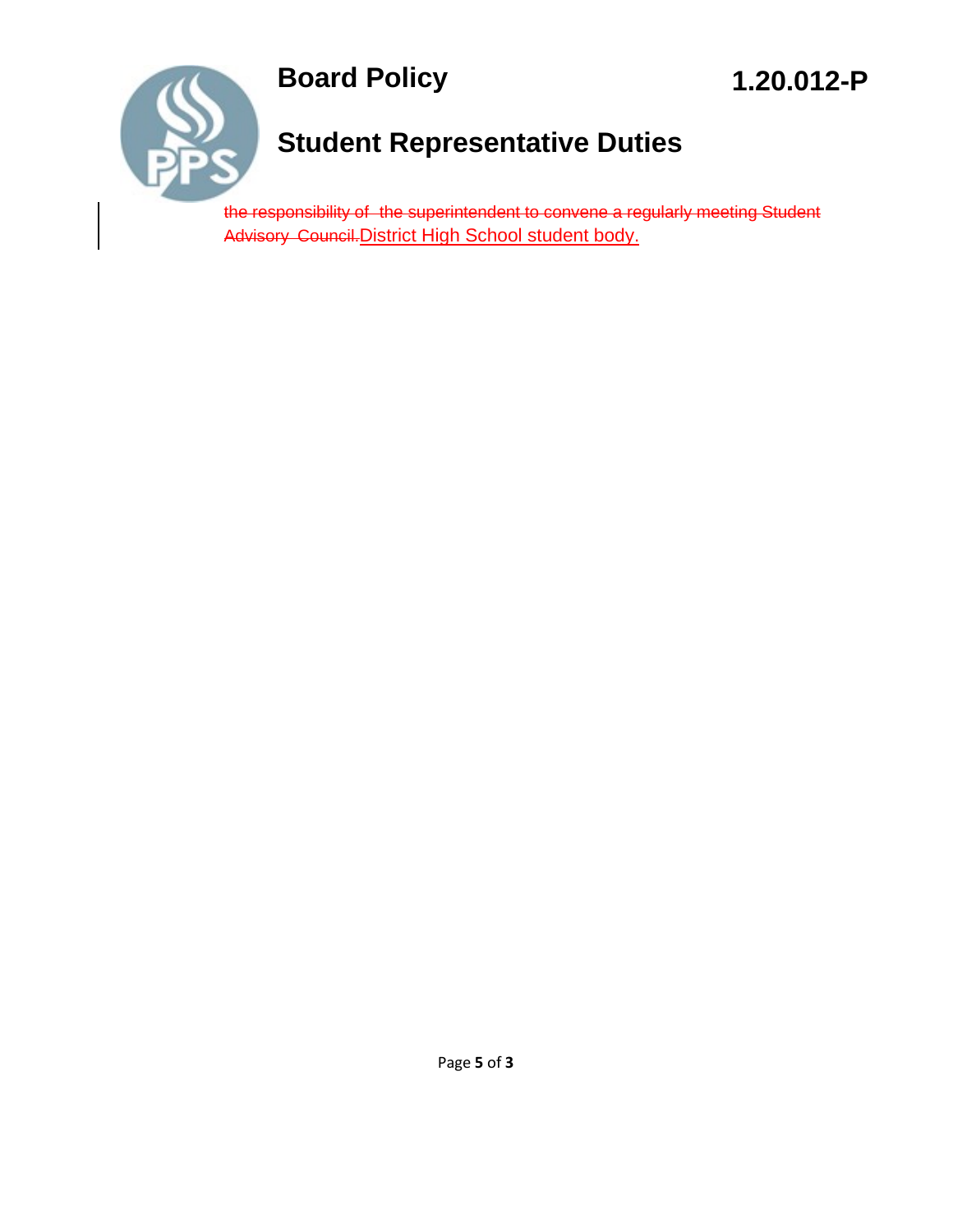

# **Student Representative Duties**

## limiter and Definition

f. The Student Representative elect shall select a high school representative on the DSC as a deputy to aid and advise the Student Representative and attend meetings and events if the Student Representative cannot be present. Representation at Board of Education meetings shall be the sole responsibility of the elected Student Representative.

## (3) **Limitations of Role of Student Representative on Board Matters**

a. Nothing in this policy shall be construed to conflict with legally given rights, responsibilities, duties, or privileges reserved for the publicly elected Board directors by state law.

(a) The term "high school" shall be construed in this policy to include all district-operated secondary academic institutions, including any special programs.

> $(b)$ b. The sStudent rRepresentative does not have an official vote in Board matters, but may participate as appropriate in deliberations.

 $\frac{1}{100}$ . The sStudent *F*Representative may not participate (whether in executive session or otherwise), receive materials, or render an unofficial vote in any personnel or legal matter or other matters that involve records that are exempt from disclosure under the Oregon public records or other law or that involve matters that may be the subject of an executive session.

 $\frac{d}{dx}$  The sStudent FRepresentative shall serve for a period of no more than one year.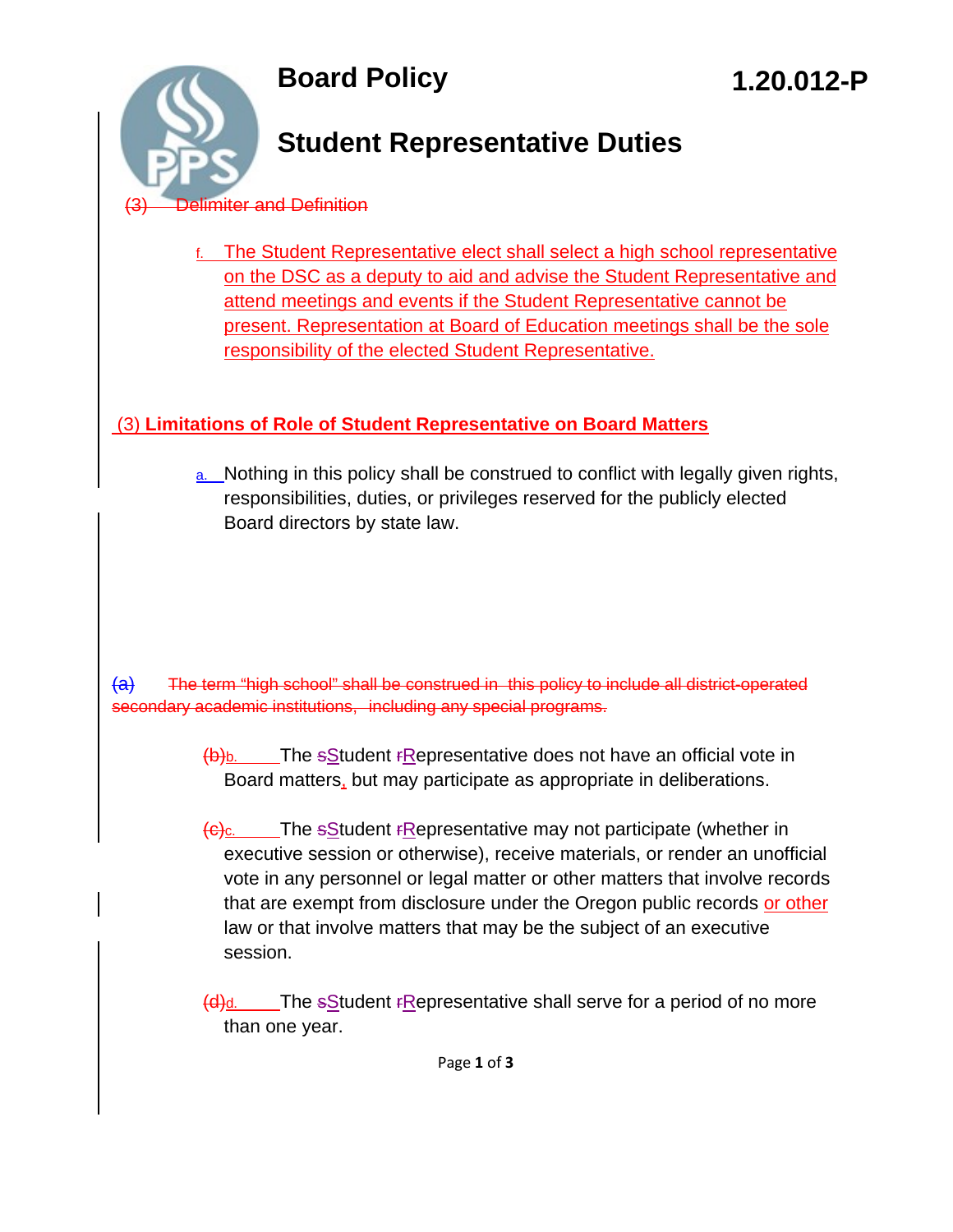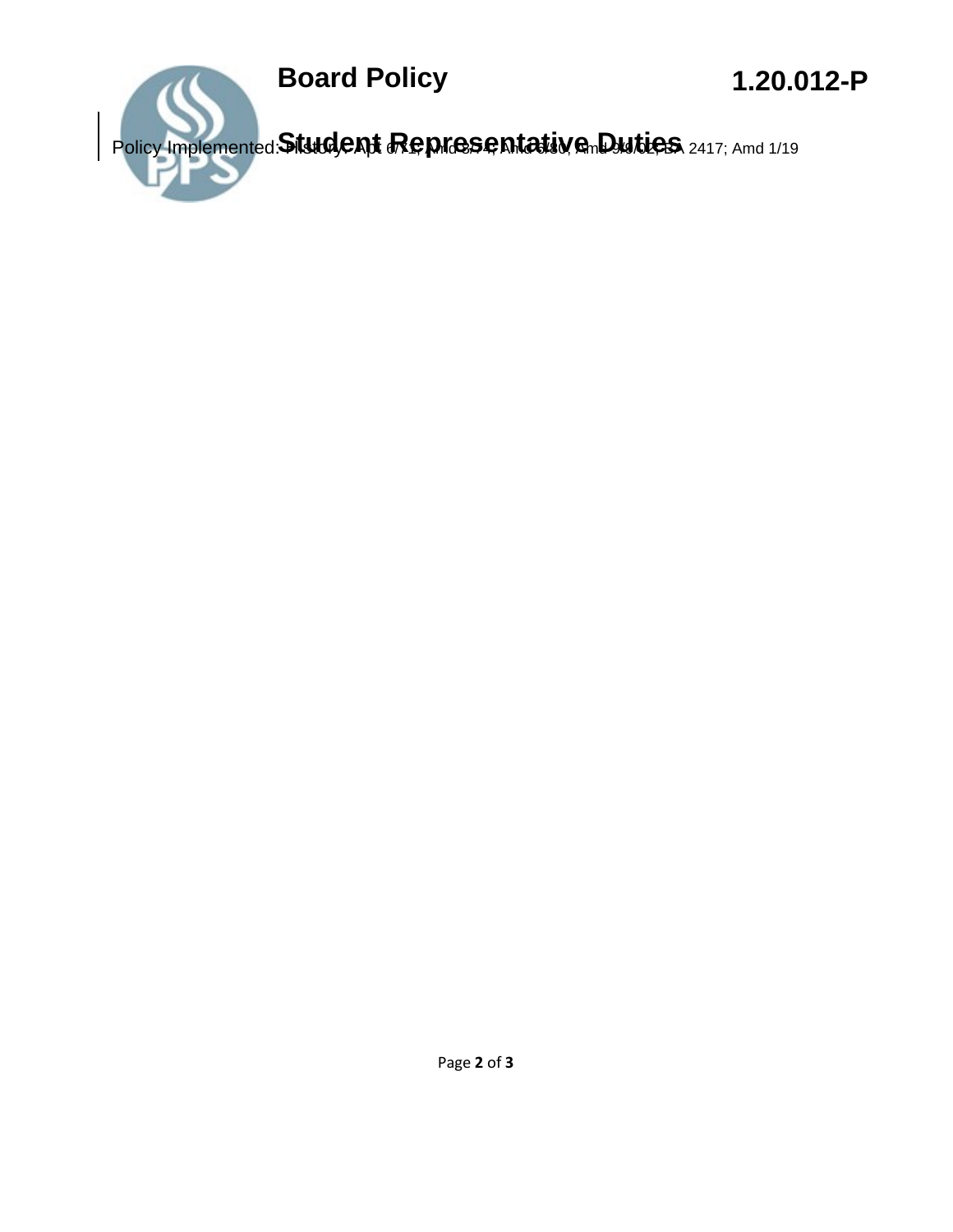

## **Student Representative and District Student Council Policy**

**1.20.012-P** 

The Student Representative to the Board of Education has a variety of important roles and responsibilities, including representing the views of students on matters of concern to students; as time allows, participating in other events attended by Board members; encouraging the involvement of students in educational affairs; and being an articulate voice to the public on matters of concern to students.

The Student Representative will learn about and contribute to the Board's work and District's practices by attending public meetings, work sessions, and events of the Board and receiving non-confidential materials provided to Board members.

## (1). **District Student Council (DSC).**

The Student Representative shall have an advisory council composed of two representatives from each district high school, as well as Alliance at Benson, Alliance at Meek, Pioneer, and Metropolitan Learning Center ("District High Schools"). This Council shall be encouraged to attend all public Board meetings and work sessions, and shall assist the Student Representative in their respective schools. The Student Representative shall present opportunities to members of the DSC to advise Board and district committees and task forces on issues of interest to the DSC and students.

The DSC shall adopt and maintain bylaws that are consistent with the DSC purpose and operational expectations set out in this policy.

The DSC shall receive sufficient funds from the Superintendent's office to carry out operations and events, and that will be set by the Superintendent and Board in the regular district budgetary process.

The DSC shall hold at least one PPS Student Summit per school year to promote student voice, foster connections, and promote the work of the council.

Page **1** of **4** The Superintendent shall appoint an individual to serve as the lead liaison with the DSC and the Student Representative. The Superintendent's designee shall assist the DSC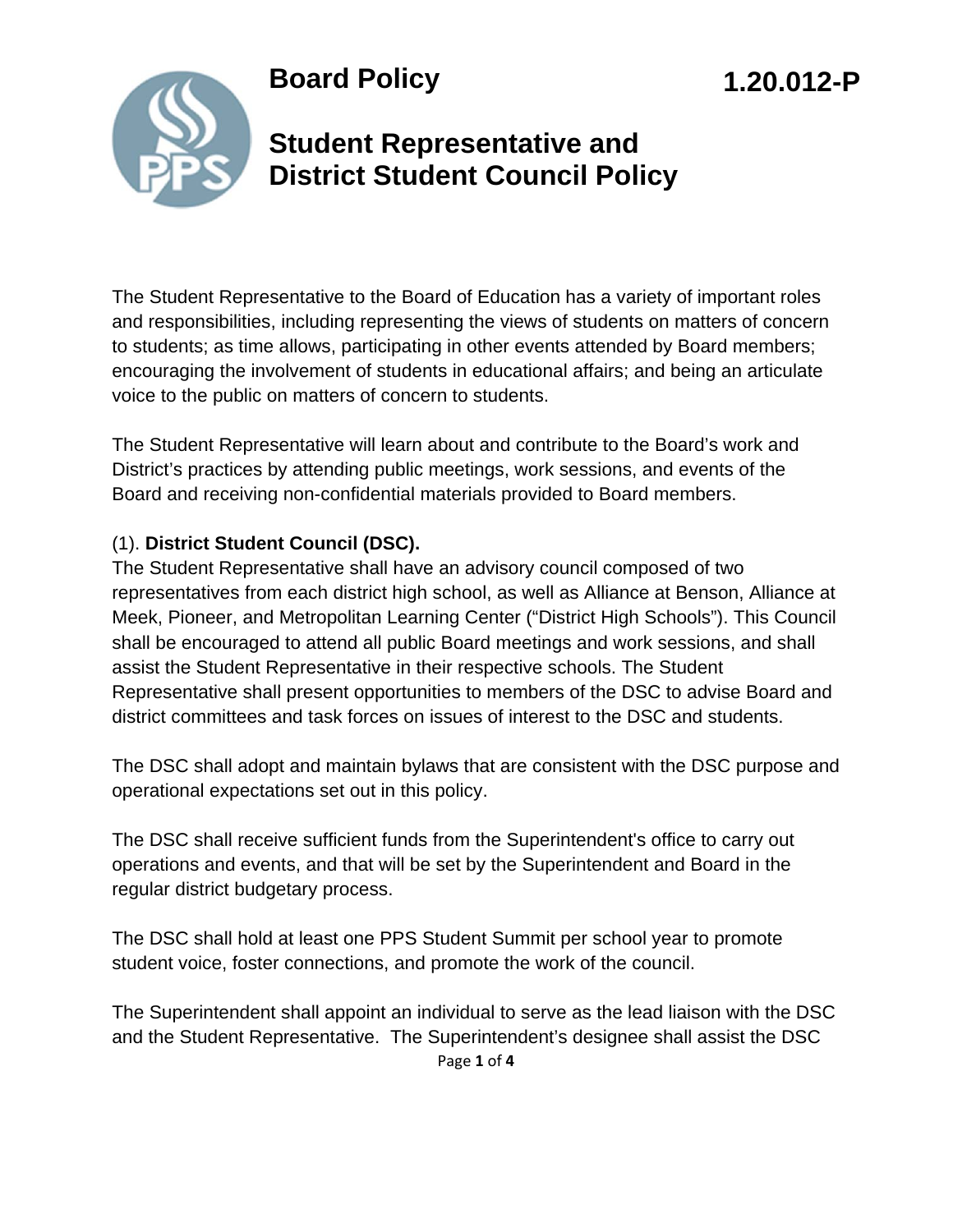# **Student Representative and District Student Council Policy**

**1.20.012-P** 

and the Student Representative on school district policies, practices, and business; maintaining school representation on the DSC; meeting planning; and school and district-wide communication from the DSC.

Each representative elected to the DSC shall receive 1 elective credit for holding a position on the council for a year. To meet the requirements for elective credit, each representative must attend 90% of the meetings throughout the year, maintain regular communication between the DSC and the ASB or school governing body, and participate in the yearly DSC summit.

The Superintendent's designee shall assist the DSC in connecting with the PPS Superintendent, Board Members, district staff and the Board office for support and information.

## (2) **Student Representative Election.**

The Student Representative, as the representative of all the district's students, shall be elected by the student body of the district in the following manner:

> a. It shall be the responsibility of each District High School student government to provide for the election of a district representative that will also be a position on each high school's Associated Student Body (ASB) or equivalent governing body. The school Student Body President shall serve as the alternate district representative from each school to the DSC. In the event that the District High School student government fails to promptly conduct such an election, the school administration and leadership advisor(s) shall ensure that the District High School student body has representation on the DSC. Any such student chosen by the administration is not eligible to be a candidate for Student Representative. The Student Representative position shall be a student in the last year of high school.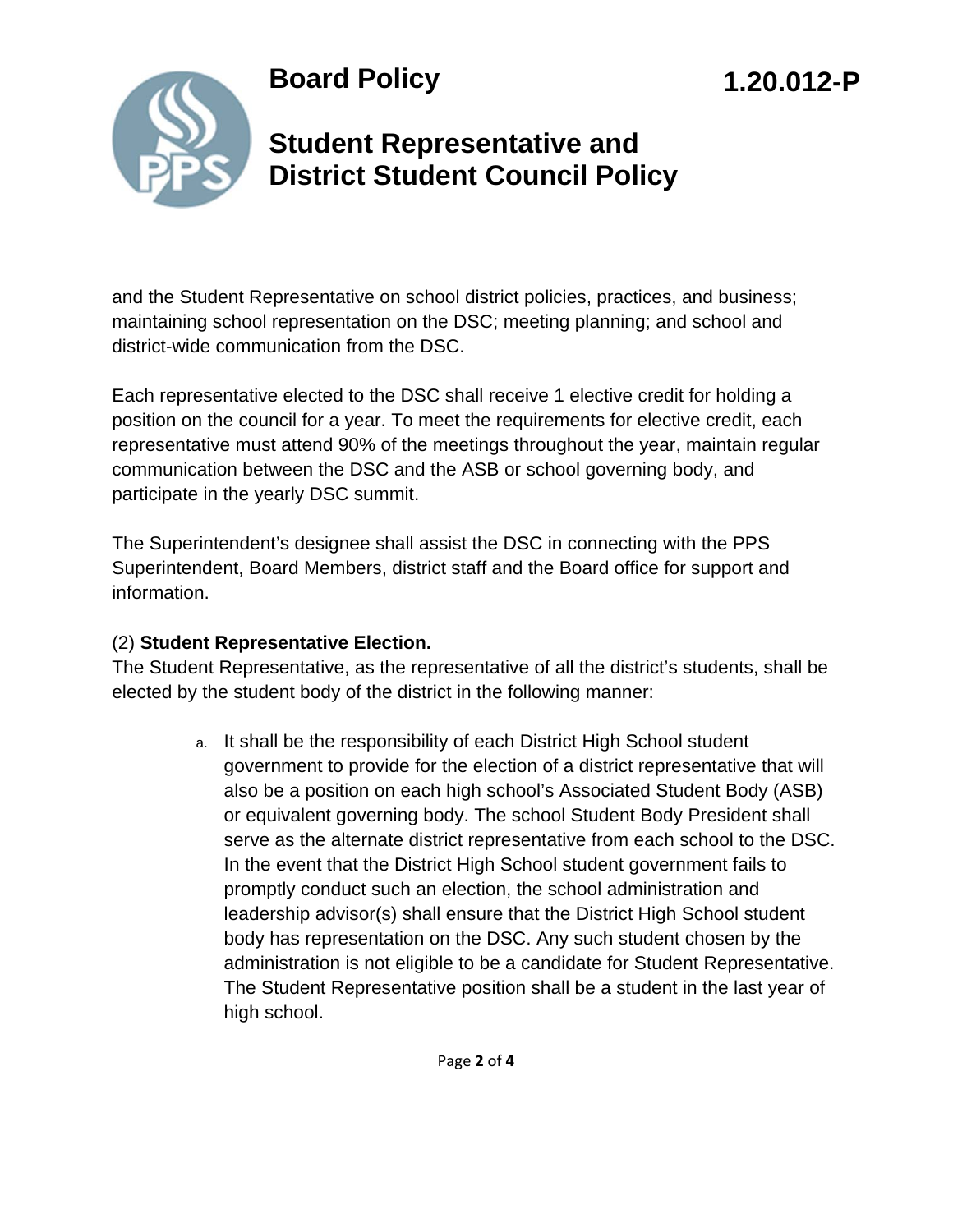# **1.20.012-P**



## **Student Representative and District Student Council Policy**

The District Student Council shall then be convened to elect the Student Representative to the Board from the high school representatives. Each high school representative and the Superintendent's designee to the Council shall make every effort to promote and support equitable representation of the district's high school student body in voting and representation for the Student Representative.

- b. The power to elect the Student Representative shall be solely vested in the District Student Council; a plurality of votes cast is required to declare a Student Representative-elect. The DSC shall also have the authority to remove the Student Representative from office. Two-thirds (2/3) majority vote of members of the DSC shall be required for removal.
- c. The election of a Student Representative-elect shall occur at least three months prior to June 30.
- d. Notwithstanding section (2)(d) of this policy, the DSC shall expediently fill any vacancy with a temporary appointment to complete the remainder of the term. This will be the Student Body President of such school where the vacancy exists.
- e. In the event that the DSC is unable to fulfill its obligations under this policy, either due to its termination or for any other reason, the DSC's duties shall be executed by an assembly of representatives of the students of the District High Schools. Such an assembly shall be democratic and shall be composed in a manner, which ensures the adequate and equitable representation of the District High School student body.